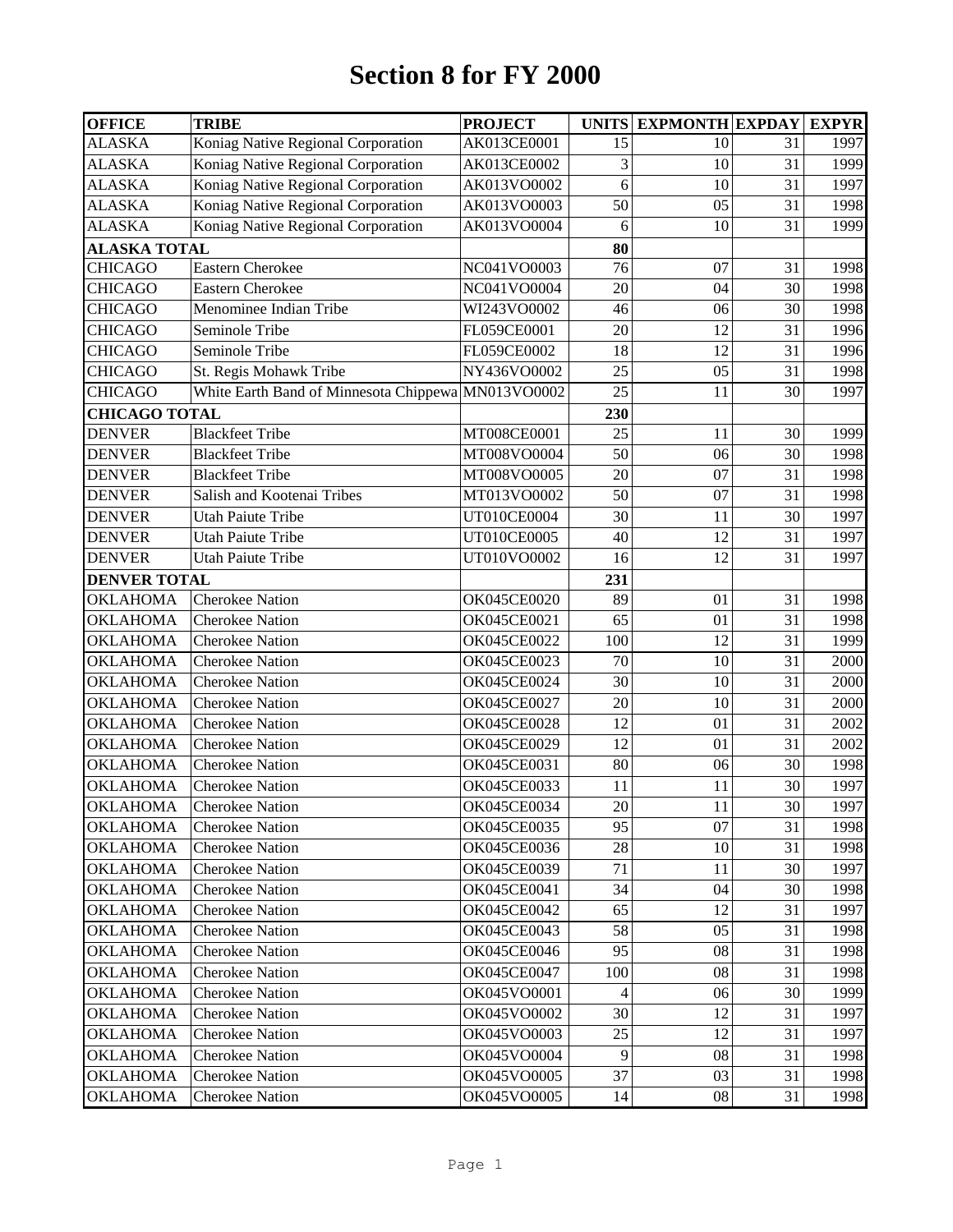## **Section 8 for FY 2000**

| 30<br>31<br>30<br>30<br>30<br>30<br>31 | 2000<br>1998<br>2000<br>1997<br>1997<br>1998 |
|----------------------------------------|----------------------------------------------|
|                                        |                                              |
|                                        |                                              |
|                                        |                                              |
|                                        |                                              |
|                                        |                                              |
|                                        |                                              |
|                                        | 1998                                         |
| 31                                     | 1998                                         |
| 31                                     | 1999                                         |
| 31                                     | 1999                                         |
| 31                                     | 1999                                         |
| 31                                     | 1998                                         |
| 31                                     | 1998                                         |
| 31                                     | 2002                                         |
| 31                                     | 2002                                         |
| 31                                     | 2003                                         |
| 31                                     | 1997                                         |
| 30                                     | 1997                                         |
| 31                                     | 1997                                         |
| 30                                     | 1998                                         |
| 31                                     | 1998                                         |
| 31                                     | 1998                                         |
| 31                                     | 1997                                         |
| 31                                     | 1998                                         |
| 31                                     | 1998                                         |
| 31                                     | 1997                                         |
| 31                                     | 1997                                         |
| 31                                     | 1997                                         |
| 28                                     | 1998                                         |
| 30                                     | 1997                                         |
| 30                                     | 1997                                         |
| 30                                     | 1997                                         |
| 30                                     | 1997                                         |
| 30                                     | 1997                                         |
| 30                                     | 1998                                         |
| 30                                     | 1998                                         |
| 31                                     | 1998                                         |
| 28                                     | 2002                                         |
| 28                                     | 2002                                         |
| 30                                     | 1997                                         |
| 30                                     | 1998                                         |
|                                        | 1998                                         |
| 30                                     | 1997                                         |
|                                        | 1997                                         |
|                                        | 1997                                         |
|                                        | 1998                                         |
| 30                                     | 1998                                         |
|                                        | 30<br>30<br>30<br>28                         |